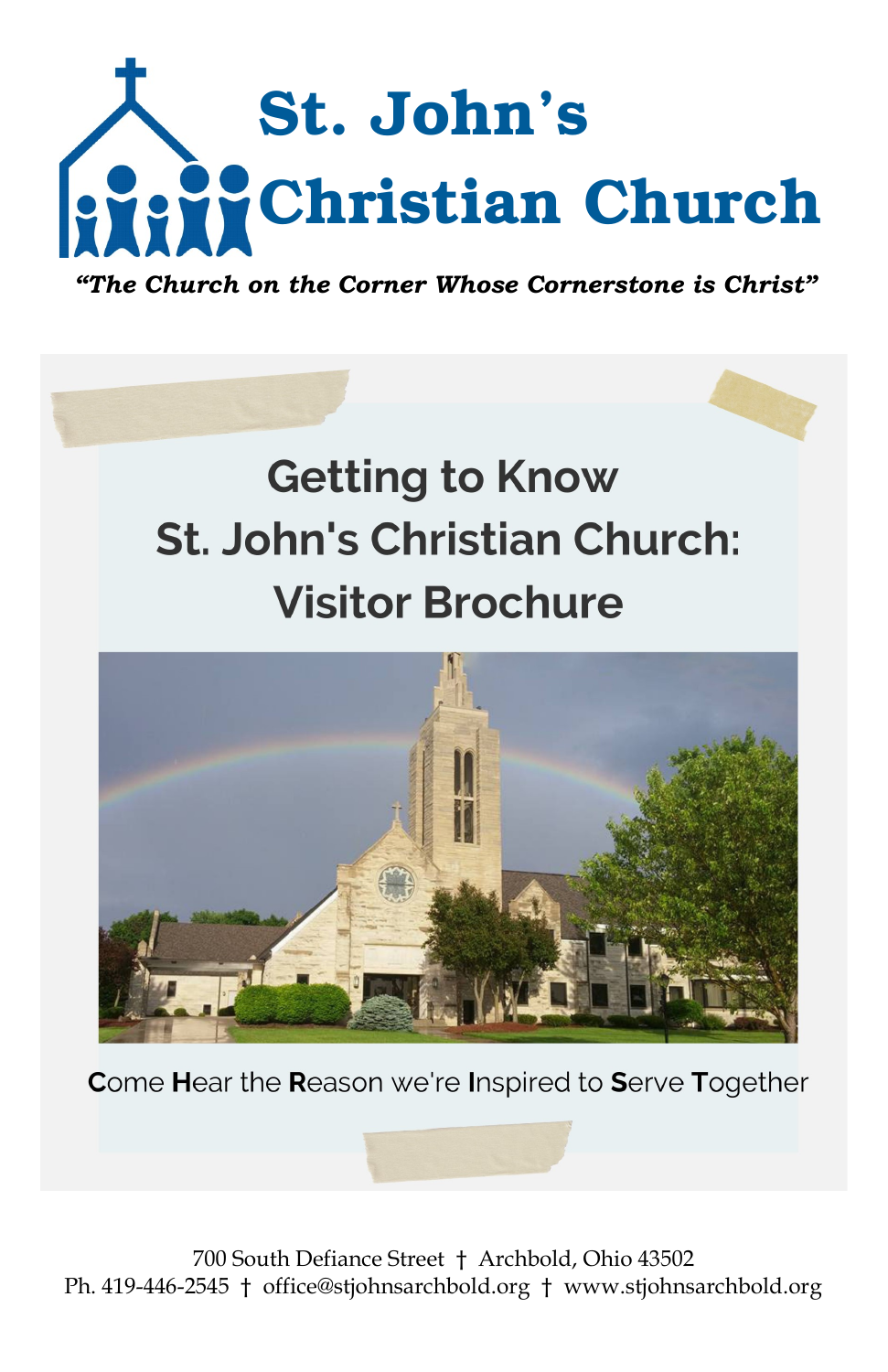## **Greetings in the Name of Jesus Christ!**

We invite you to worship and fellowship with us, and also invite you to strengthen your relationship with God through our ministries. The following pages provide a brief overview of the ministries, theology, and history of St. John's Christian Church.

> Further information is available on our website: www.stjohnsarchbold.org.

# **Table of Contents**

|                                                                                                                           | Page 3   |
|---------------------------------------------------------------------------------------------------------------------------|----------|
|                                                                                                                           |          |
| St. John's Staff                                                                                                          | Page $4$ |
|                                                                                                                           |          |
| Christian Education Ministries Pages 6 & 7                                                                                |          |
| <b>Adult Sunday School Classes</b><br><b>Bible Studies</b><br><b>Small Groups</b><br><b>Children and Youth Ministries</b> |          |
|                                                                                                                           |          |
| Organization Page 9                                                                                                       |          |
|                                                                                                                           |          |
|                                                                                                                           |          |
| Our Hope and Fellowship Page 11                                                                                           |          |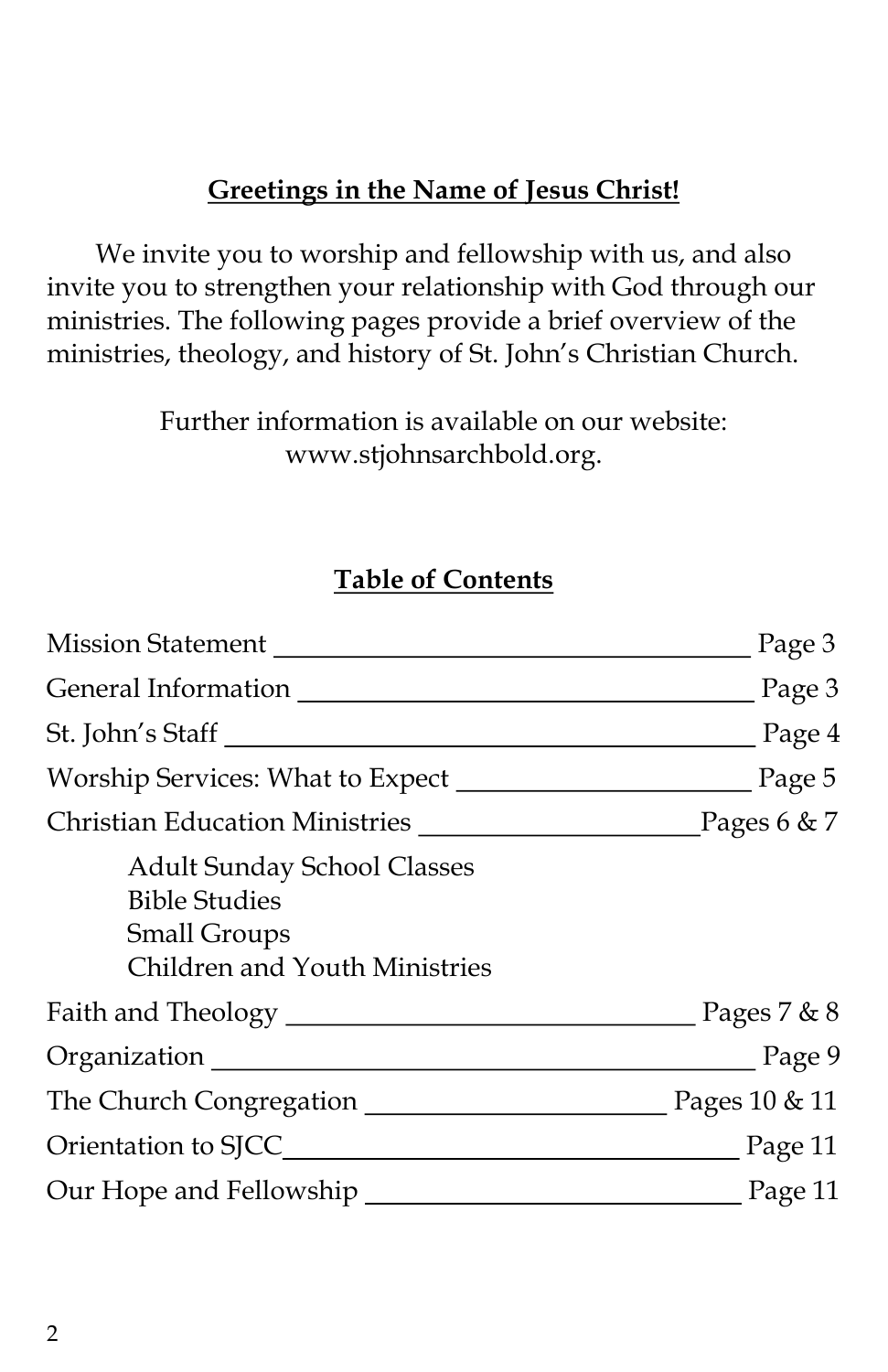# **St. John's Christian Church Mission Statement:**

#### **C**ome **H**ear the **R**eason we're **I**nspired to **S**erve **T**ogether

To see CHRIST shining through every aspect of the congregation's ministries and missions!

| Come          | "Inviting and welcoming people in Christ's<br>love into our congregational family" |
|---------------|------------------------------------------------------------------------------------|
| Hear the:     | "Listening to God's Word of revelation,<br>opening ourselves to God's leading"     |
| Reason we're: | "Believing in Christ is the reason we are the<br>church"                           |
| Inspired to:  | "Praising God in worship,"                                                         |
| Serve:        | "Sharing Christ's love near and far, through<br>prayer, missions, and service"     |
| Together:     | "Gathering in Christ, united as a congregation<br>as people of God"                |

# **General Information**

Sunday worship services are at 8:00AM & 10:30AM, with Sunday School for all ages at 9:15AM.

For those unable to make it to in-person worship, we offer the following distance worship options on Sunday mornings:

> 8:30AM: Pause for Praise radio service on 96.1 WMTR 10:30AM: YouTube Live stream of 10:30AM in-person service

The church office is open Monday - Friday, 8:00AM to 5:00PM.

Church Website: [www.stjohnsarchbold.org.](http://www.stjohnsarchbold.org) Facebook: facebook.com/stjohnschurcharchbold Instagram: @stjohnsarchbold YouTube Channel: St. John's Christian Church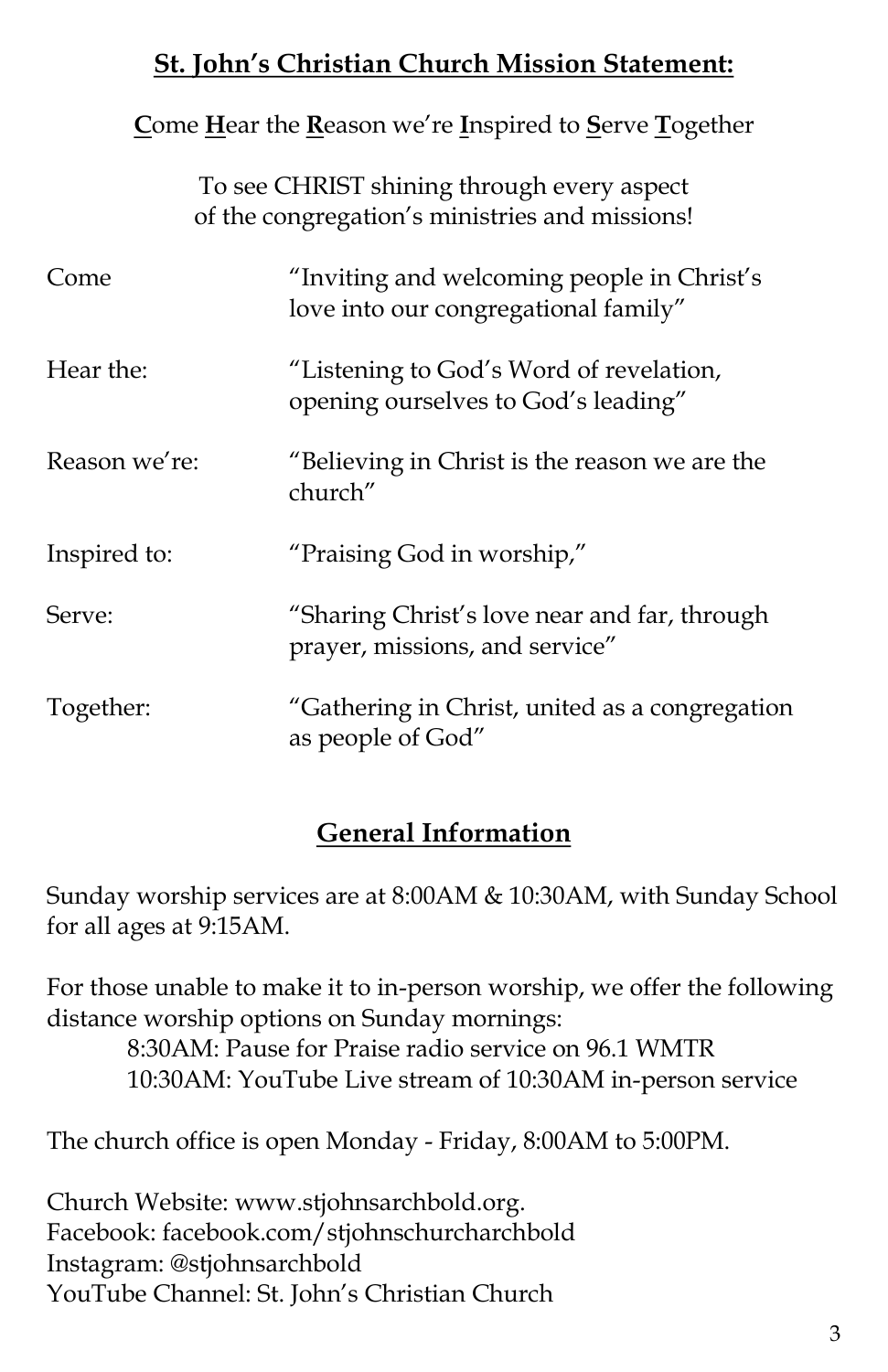# **St. John's Staff**

#### Ministry Team:

Pastor: Erich Christman Phone: 419-551-0401 Email: pastorerich@stjohnsarchbold.org



Bio: Pastor Erich was called as pastor here at St. John's in the spring of 2006. He served in various other intern and associate pastor roles since 1985, and was ordained in 2004. Erich's passions revolve around biblical preaching and hands-on missions. He enjoys the outdoors and spending time with his wife, Lynne. They have two adult children, Ryan and Amy.

#### Support Staff:

† Administrative Assistant: Jocelyn Walker Phone: 419-446-2545 Email: office@stjohnsarchbold.org

† Custodian: Dean Buckenmeyer

† Treasurer: Mary Zimmerman

† Security: Richard Spiess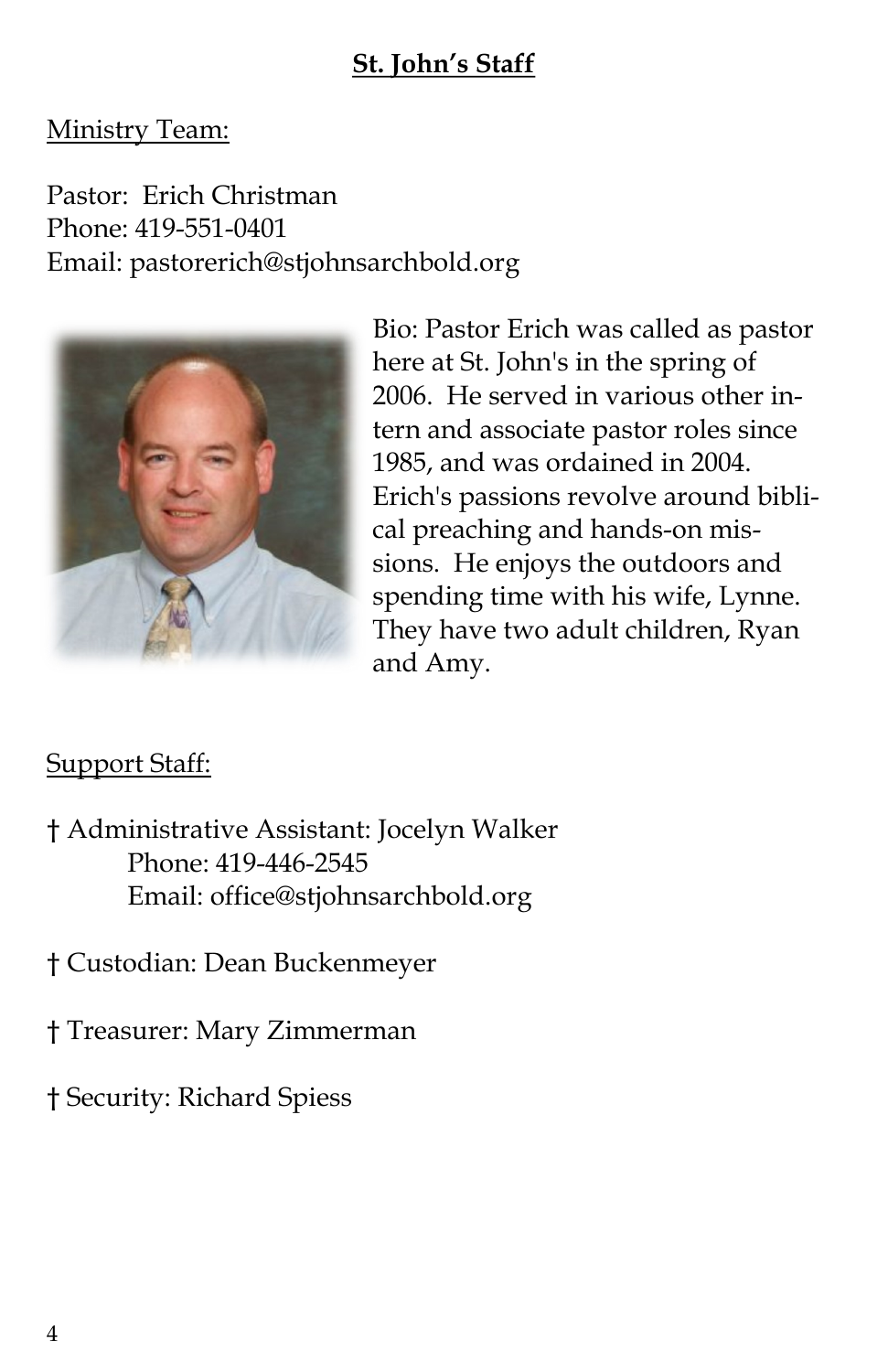#### **Worship Services: What to Expect**

Our worship of God is unique to who we are as a congregation as we worship, seek unity, and enjoy Christian fellowship as a family of God. In our worship of God, we want to praise Him and inspire people. Our focus of worship is upwards towards the Lord as well as outwards to all people. We seek to follow God's plans and desires for our worship, relying upon the discernment, talents and wisdom of the pastors He has called to serve this congregation and the lay leaders He has lifted up to serve in cooperation with our pastors.

We reflect the Reformed and Evangelical heritage of our congregation, normally following a printed order of worship that includes Scripture, Preaching, Prayer, Music, Singing, Children's Message, Education, Inspiration and Stewardship. We praise God through music and song - both vocal and instrumental. Our music includes a blend of traditional hymns, praise choruses, and contemporary songs.

Periodically, our worship services will include various elements of worship to further form, strengthen, and inspire faith and trust in God as we praise and thank Him. Such elements may be personal testimonies, drama, special music, multi-media, video clips, puppetry, object lessons and guest speakers. We utilize both clergy and laity in leading our worship: worship leaders, song leaders, accompanists, greeters, ushers, and children's message leaders.

The 8:00AM service offers a more traditional style of worship, with few younger families present. This service provides a quieter atmosphere of worship, and averages sixty to eighty in attendance.

The 10:30AM service follows the same order of worship as the 8:00AM service but with a more contemporary feel and a wider range of ages present. This service is often accompanied by the SJCC Praise Band, Chancel Choir, special music performances, or youth choirs, and tends to average two-hundred or more in attendance.

Our music ministries include the Chancel Choir, Junior Choir, Praise Band, Adult Hand Bells, Children's Hand Bells, Children's Hand Chimes, and individual instrumentalists and vocalists offering special music throughout the year.

Our pastors wear robes on special occasions; otherwise they wear suits for a typical Sunday morning service. Those attending worship services are welcome to wear casual to more formal attire.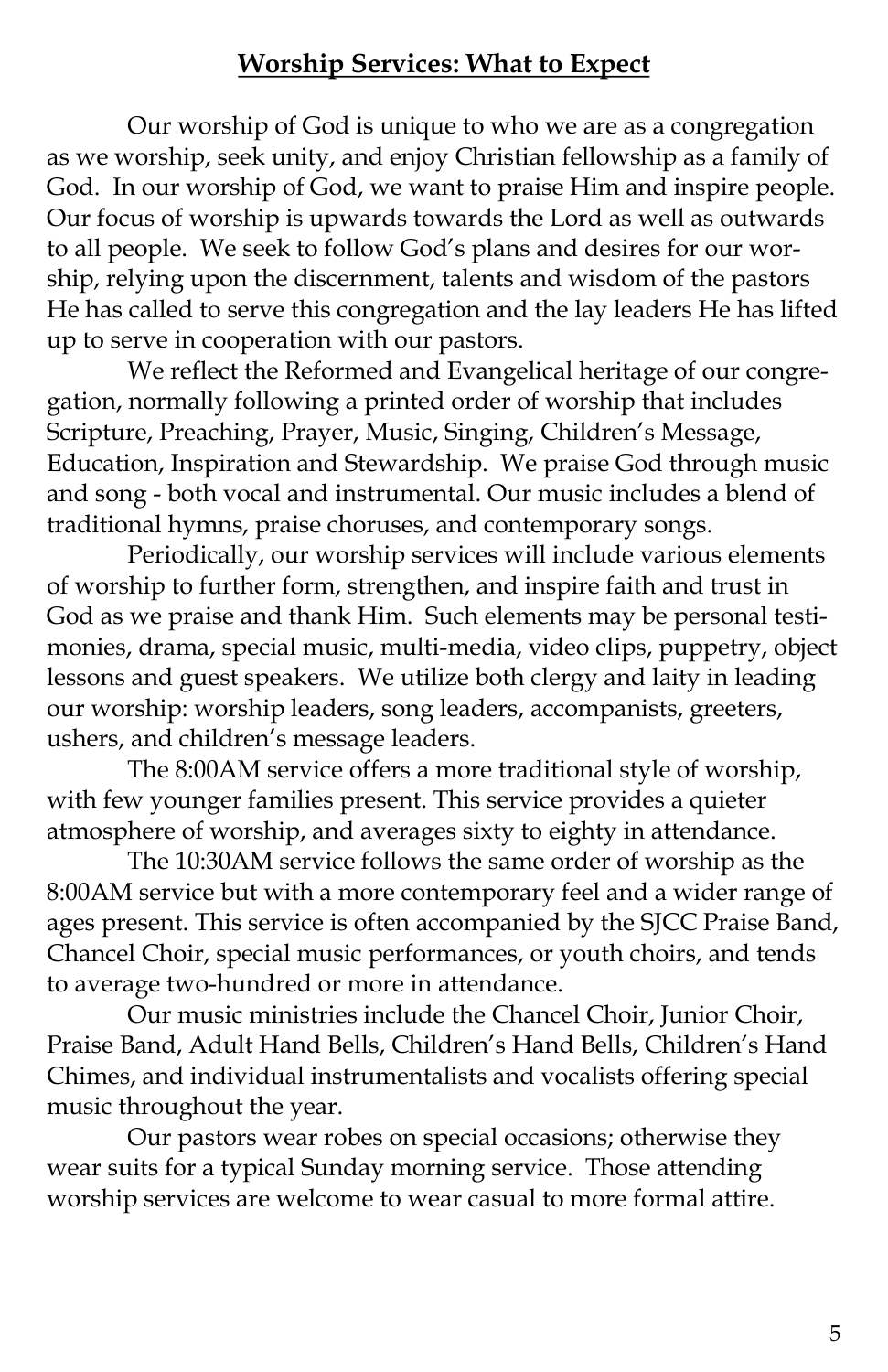# **Christian Education Ministries**

Adult Sunday School Classes:

- The **Forerunners Class** meets in the Fireside Room. The class consists of individuals and couples who range in age from fifty to ninety, and who study a mix of the David C. Cook quarterly materials and other contemporary studies.
- The **B.A.S.I.C. Class** (Brothers And Sisters In Christ) meets in the Parlor and focuses on sharing commonalties of the faith and biblical perspectives through Scripture Union's Discovery Guide. There are individuals and couples in this class, ranging in the forty to seventy age-range.
- A **Women's Class** meets in one of our Christian Education classrooms, discussing books of the faith written by Christian authors. This class is comprised of both single and married women, in the age range of twenty through eighty.
- **Connections** is a fellowship gathering that meets during the Sunday School hour in the Chapel. Each week, light breakfast food is enjoyed, and the class covers different discussion topics while forming connections with each other.

Bible Studies:

- Tuesday Morning Bible Study, held each week from 9:15AM to 10:30AM in the Fireside Room. The pastors rotate the leadership of this study, and make use of Scripture Union's Daily Discovery Guide Lessons.
- West Haven Bible Study, held the 2nd and 4th Wednesday of the month from 9:00 to 10:00AM at Fairlawn's West Haven center.

# Small Groups:

The following are a part of our ministry at the present, with new groups forming occasionally:

- Seekers Small Group: Meets every other Sunday evening.
- Moms In Prayer: Prayer ministry each Wednesday morning.
- Men's Breakfast: Second Saturday morning of each month.

Children and Youth Ministries:

- Preschool Sunday School Class: Children ages two through five meet in the Nursery room each Sunday.
- Nursery Care: Pre-kindergarten childcare during the 10:30 service.

*Continued on next page...*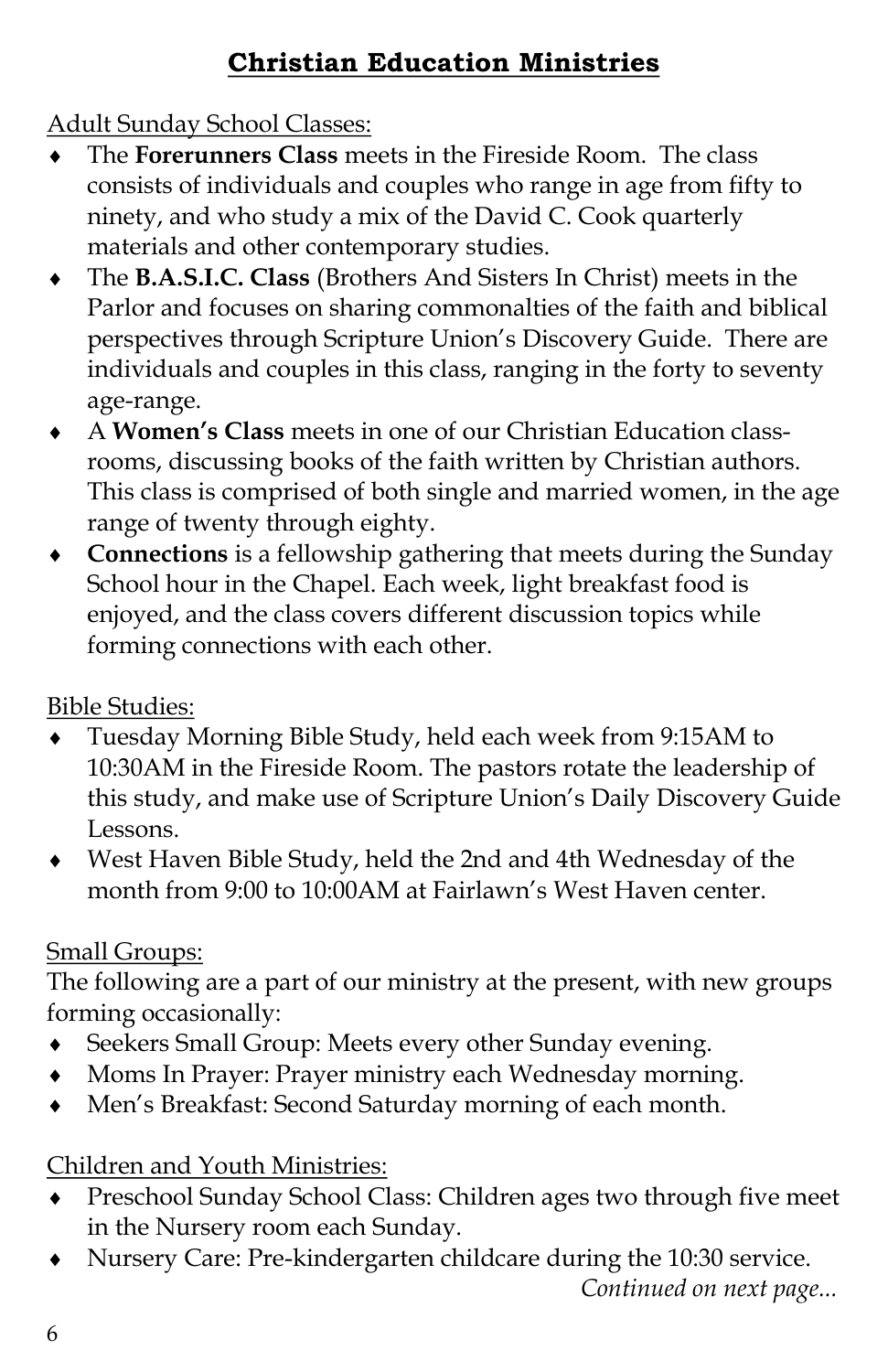- Faith Village: A workshop rotation model Sunday school program for grades K through 6th, taught by a team of teachers and shepherds. Classes take place upstairs in The Well.
- LOGOS: Wednesday evening ministry for ages four through 8th grade. The program runs September through April and starts with a meal at 6:00PM.
- JYF: Wednesday evening fellowship, faith, and service activities for 6th through 8th graders. The program starts with the LOGOS meal at 6:00PM, and activities begin at 6:45PM during the school year.
- Confirmation: A two-year catechism program for 7th and 8th grade youth, with classes held on Sunday mornings at 9:15AM.
- Senior High Sunday School: Sunday School class for 9th through 12th graders, held in the upstairs Youth Room.
- SYF: Fellowship, faith, and service activities for 9th through 12th graders on Wednesday evenings at 7:00PM during the school year.
- Life Planning: A mentoring program for 9th through 12th graders, where youth are matched with adult members of the church for the four-year program.
- Vacation Bible School: A one-week summer vacation ministry for ages four through 6th grade.

# **Faith and Theology of St. John's Christian Church**

This church acknowledges as its sole Head, Jesus Christ, the Son of God and the Savior of all people. It acknowledges as brothers and sisters in Christ all who share in the confession. It looks to the Word of God in the Scriptures, and to the presence and power of the Holy Spirit, to prosper its creative and redemptive work in the world. It claims as its own the faith of the historic Church expressed in the ancient creeds and reclaimed in the basic insights of the Protestant Reformers. It affirms the responsibility of the Church in each generation to make this faith its own. In accordance with the teaching of our Lord and the practice prevailing among evangelical Christians, it recognizes two Sacraments: Baptism and Holy Communion. The creedal belief statement of the congregation is The Apostles' Creed:

> I believe in God the Father Almighty, Maker of heaven and earth; and in Jesus Christ his only begotten Son, our Lord; who was conceived by the Holy Ghost, born of the Virgin Mary, suffered under Pontius Pilate, was crucified dead, and buried; he descended into hell; the third day he rose from the dead;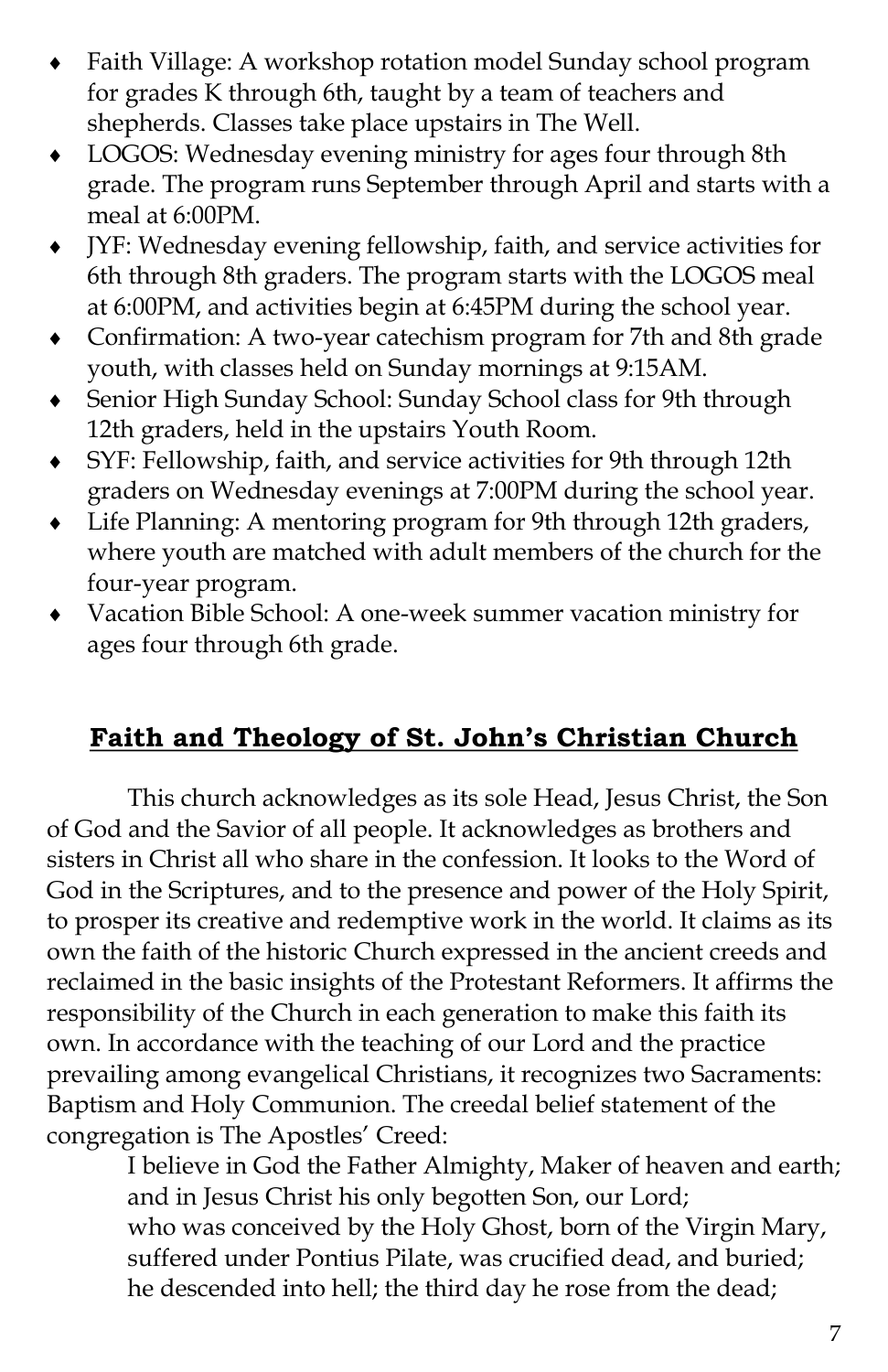he ascended into heaven, and sitteth at the right hand of God the Father Almighty; from thence he shall come to judge the quick and the dead. I believe in the Holy Ghost; the holy Christian Church; the Communion of saints; the forgiveness of sins; the resurrection of the body; and the life everlasting. Amen.

We covenant one with another to seek and respond to the Word and the will of God. We purpose to walk together in the ways of the Lord made known to us. We hold it to be the mission of the Church to witness to the gospel of Jesus Christ in all the world, while worshipping God, and striving for truth, justice, and peace. As did our ancestors, we depend on the Holy Spirit to lead and empower us. We pray for the coming of the kingdom of God, and we look with faith toward the triumph of righteousness and eternal life.

In the Reformed Tradition of the Church, we find our roots in the theology of Ulrich Zwingli, the first reformer in Zurich, and John Calvin, of Geneva. We are Evangelical in nature, serving to proclaim the gospel, the good news of Jesus Christ, to all. We confess:

- 1. Authority of one God God exists and is ultimately in control of the universe (Romans 13:1).
- 2. Authority of the Scriptures The Bible is the inspired, inerrant Word of God; the rule of faith and practice for Christians. (1 Thessalonians 2:13) (2 Timothy 3:16).
- 3. Doctrine of justification by faith By grace through faith in Jesus Christ, believing Christians are pardoned of their sins and are reconciled to God. (Acts 4:6-7, 10:43) (Romans 3:21-24).
- 4. Priesthood of all believers Those who through faith have been united to Christ, offering gratitude to God by living as spiritual sacrifices to Him. (1 Peter 2:5, 9) (Hebrews 13:15-16).

*(Scripture references cited are meant to help provide understanding to the confessed beliefs of faith, and are not meant to be sole points of understanding, but must be read in the entire context of the scriptures)*

Key beliefs of the congregation are: Jesus as Divine, Human, and Savior; the Sacraments of Baptism and Communion; Infant Baptism and Dedication; Local Church Autonomy; and the Importance of Women in Ministry. The congregation views as sin anything that breaks a person's relationship with God, knowing that all sin is sin in God's eyes.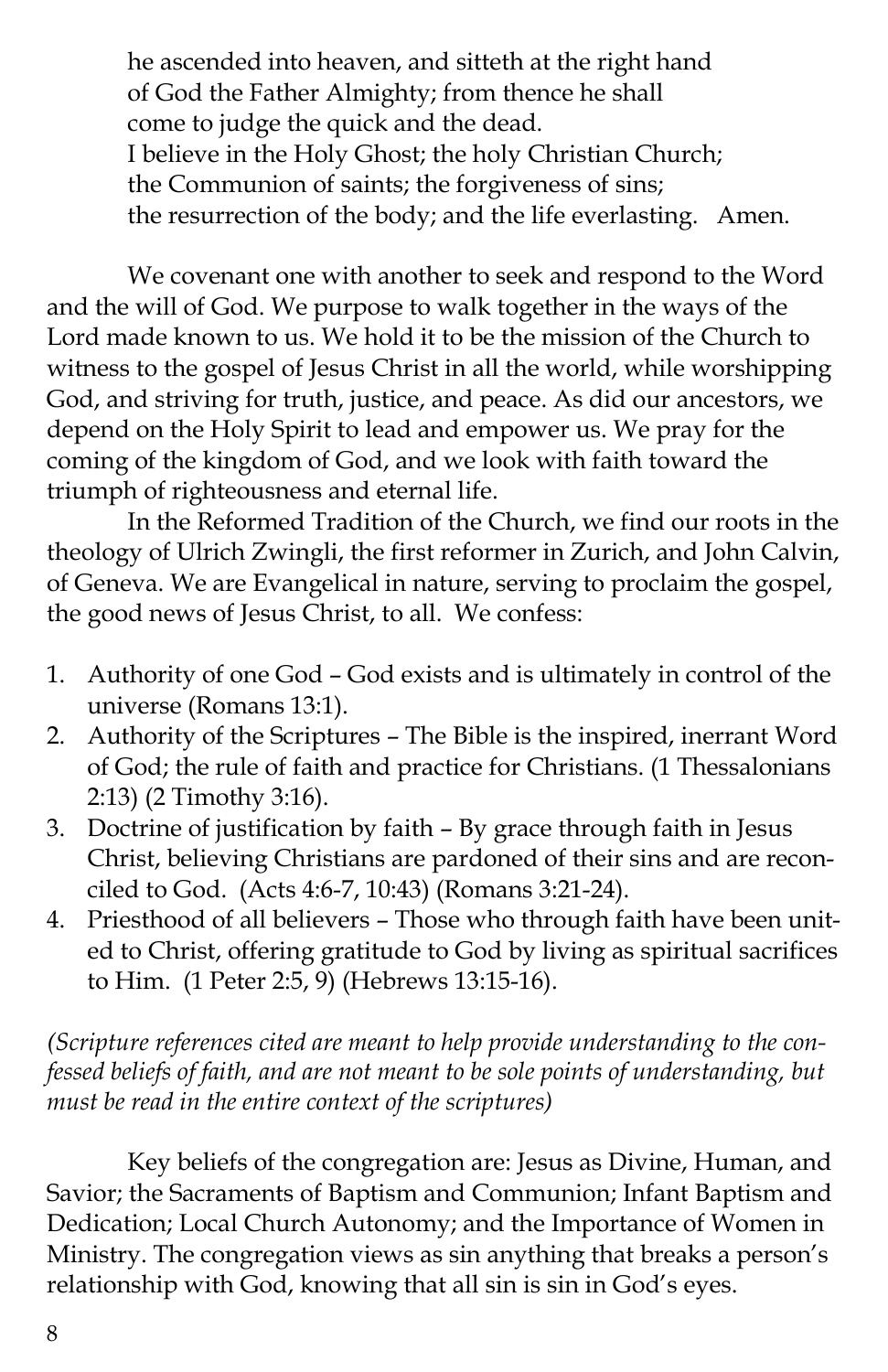#### **Organization of St. John's Christian Church**

The officers of this congregation shall be the Pastor(s), President, 6 Elders, 9 Deacons/Deaconesses, Congregational Secretary, Treasurer, and Financial Secretary. One of the Elders will be designated as the Vice President, and in the absence of the President, shall perform the duties and be vested with the authority of the President.

It shall be the duty of the Elders to watch faithfully over the spiritual interests of the congregation, to aid in visiting the sick, and to contribute according to their ability to the ministry of all members. They shall also provide the elements for Holy Communion.

It shall be the duty of the Deacons and Deaconesses to cooperate with the other officers of the congregation to promote its general welfare, to show an active interest in the offerings for benevolent causes, and under the direction of the Consistory, to provide for the financial needs of the congregation.

The Elders and Deacons/Deaconesses shall constitute the Consistory which is the executive body of the congregation responsible for the government of the congregation and all its organizations. The Consistory shall have charge of the general affairs of the congregation, present the challenges of our Benevolent Mission Goals, provide for the audit of all financial records of the church and its organizations, and make due provision for the support of the Pastor(s). The members of the Consistory shall constitute the Board of Trustees, who shall have care and control of the property of the congregation as a sacred trust, whether real or personal, in accordance with the Articles of Incorporation.

The Pastor(s) and Elders shall constitute the Spiritual Council, whose duty it shall be to see that the ministry shall be Christ-centered, to admit members to full communion of the church, to examine believers seeking confirmation and the celebration of Holy Communion, to grant letters of transfer to other Christian churches, and to administer the Love Fund.

Every member of the congregation is entitled to vote at all elections for Pastor(s) and officers, and on any question submitted to the congregation for action.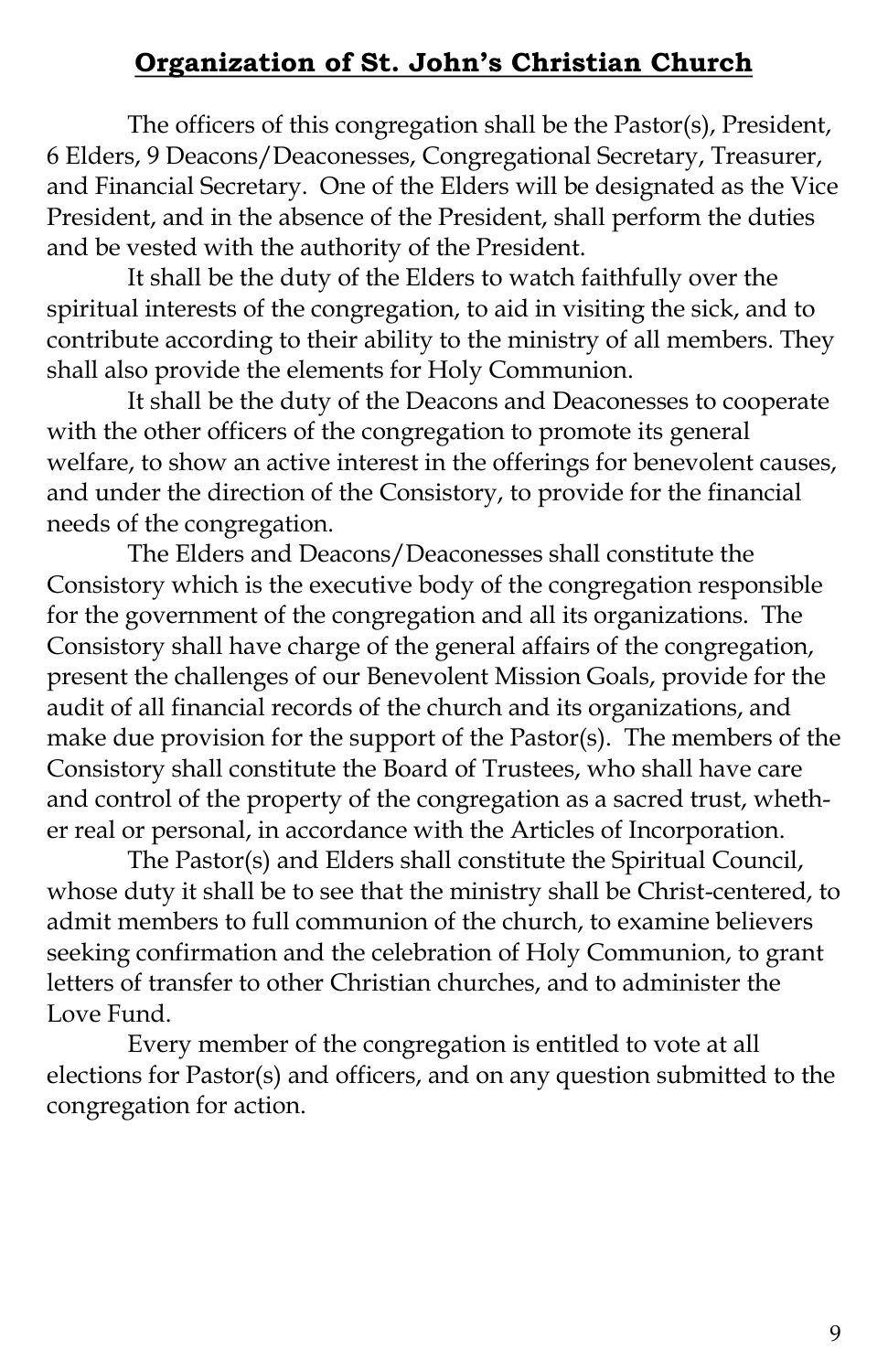## **The Church Congregation**

St. John's Reformed Church was first organized in 1852 by a colony of Reformed people from Schaffhausen, Switzerland. They brought with them the Bible, the Heidelberg Catechism and their Song Book. Seeking to formally establish a church based on their traditions, they contacted Wendel Wasnich, a farmer and preacher who lived near Pulaski and served Reformed people of that community, and he agreed to serve. A group met in the home of Alexander Miller to draw up the congregational charter. Signing the charter were the twenty-five voting members of the congregation. First services were conducted in the homes of members.

St. John's of Archbold, St. Jacob's of Evansport (Zion's Church), and St. Paul's Church formed the Brush Creek Charge and were served by the same pastor. St. Paul's was dissolved in 1901 with some members joining St. John's; and Zion's was dissolved in 1948 and united with St. John's.

Upon the merger of the Evangelical and Reformed Churches in 1934, the church's name was changed to St. John's Evangelical and Reformed Church. Then in 1957, upon the merger of the Evangelical and Reformed Church and the Congregational Christian Church, the local congregation became St. John's United Church of Christ.

In 2006, the congregation voted to become an independent church with the name of St. John's Christian Church. This change resulted from continued differences of theology and practice with the denomination, and marked a new beginning seeking God's direction and will. Action was also taken to become a member church of the Evangelical Association of Reformed and Congregational Christian Churches.

St. John's possesses a strong sense of calling to ministries of mission and service. Since 1967 the congregation has supported the Arole's, missionaries in India, and helped to provide the means to build the Arole Health Care Center in Jamkhed, India. A close partnership also exists with the Kajiado Children's Home in Kenya. In addition, St. John's supports: Tony & Leila Frank, serving in Ivoti, Brazil; Tom & Megan, serving off the east coast of Africa; Jon & Rachel Doriot, serving with the Pioneers in Chicago; Reliant Ministries with David Hench at the University of Akron, Kyle Chase at the University of Michigan, and Matt Pardi at the University of Toledo; CRU ministries with Matt & Paige Waanders at Ohio State University and Robert & Jenni McMahon on the campus of BGSU; and Jason & Becki Suon and Daniel & Bethany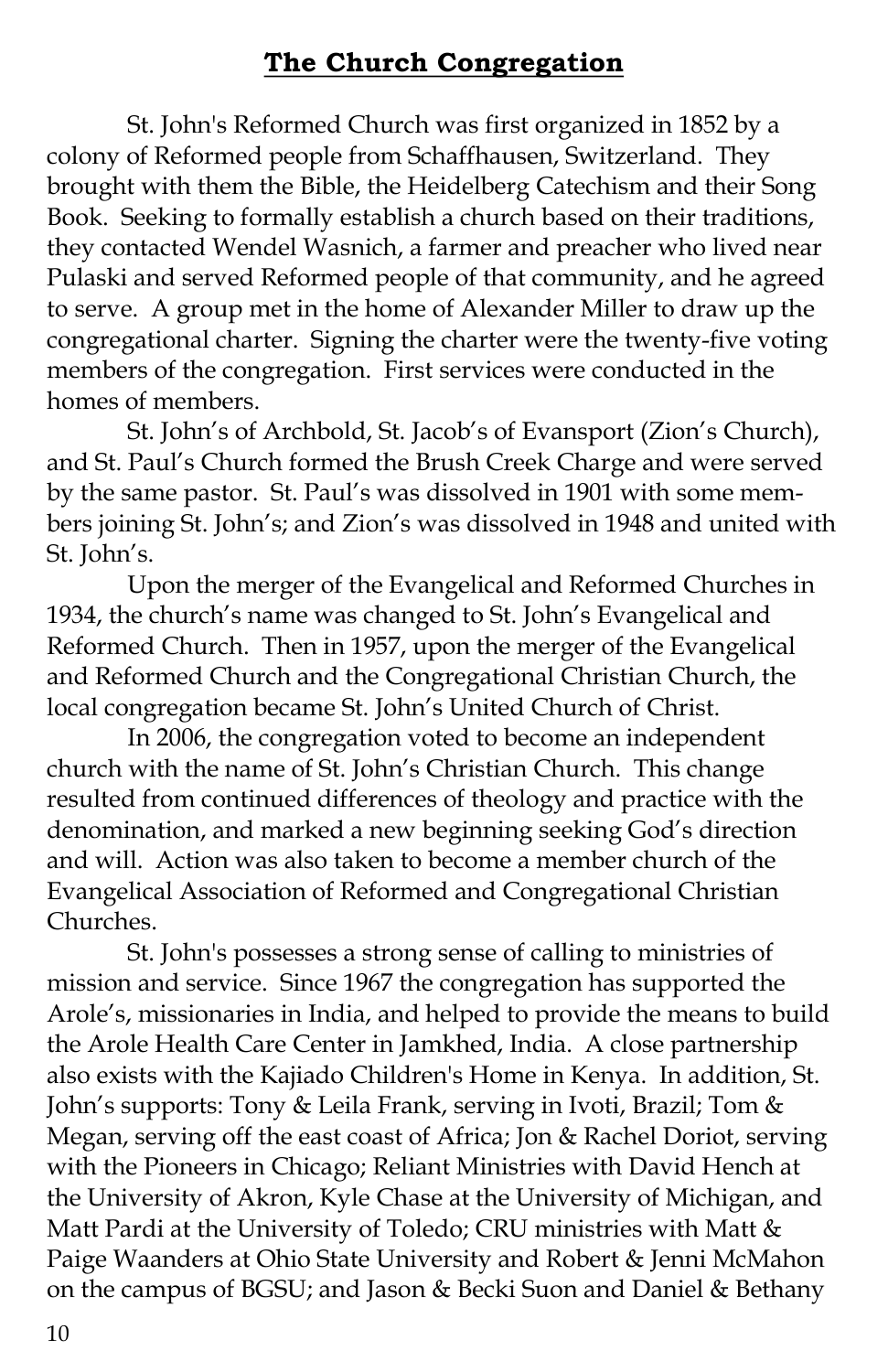Schrock with Freedom International Ministries in the Dominican Republic. Support is given to some thirty ministry and mission partners and projects in Archbold, across Ohio, throughout the U.S., and around the world.

### **Orientation to SJCC**

We welcome people who are seeking the Lord, who have questions about the Lord and what it means to seek Him, or who just want to talk with someone about life's journeys.

We offer occasional orientation sessions for people to learn about SJCC throughout the year, which may lead to membership, realizing we minister to and with members and non-members with grace, love, and peace. For upcoming orientation dates, please contact the church office at 419-446-2545.

## **Our Hope and Fellowship**

Our hope is that this information has provided you with a basic level of understanding about our congregation and our ministries. Sharing in worship and joining in educational and fellowship activities on several occasions will surely further your understanding of who we are as guided and inspired by God. Our pastors always welcome conversation about the Christian faith and about our congregation, and they are always more than happy to meet with you in your home or at the church.